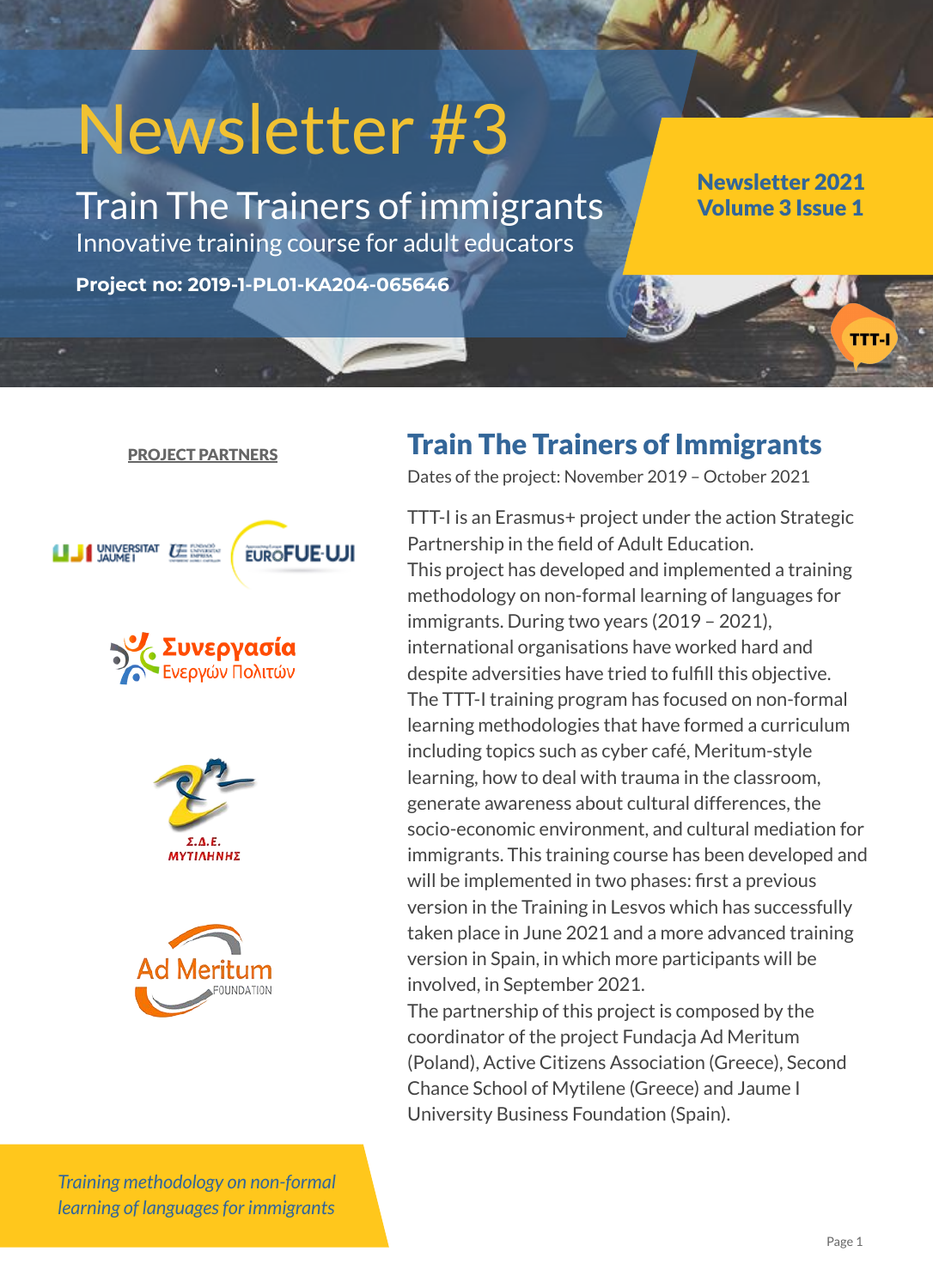#### Train The Trainers of immigrants and the contract of the contract of immigrants of immigrants of the contract of the contract of the contract of the contract of the contract of the contract of the contract of the contract of the contract of

# Completion of the modules and implementation of LTT and TPM

The five modules which have been appointed for every organization have been successfully completed and revised by all participants in the almost monthly online meetings that have been set in order to keep up a good pace for the development of the program. The next step would be to decide if our Learning Teaching and Training Activities (LTT) and Transnational Project Meetings (TPM) would take place online or in situ.

The pandemic made us change our decision a few times but finally in the middle of spring it was decided to hold the meeting in Lesvos. It turned out to be an excellent decision, as the trip to Lesvos was very fruitful and effective, with all partners giving their best to present their work and share their outcomes with each other.

More specifically, during each one of the five days of the LTT one partner implemented part of their work and then followed evaluation, discussion and comments from the other partners. During the LTT participants also had the chance to visit the Kara Tepe Camp, in Lesvos in an organized by the SCS workshop, and talk with refugee students and volunteering teachers about their needs and their work tools, which helped them a lot realize the true goals of informal learning targeted for immigrants and refugees.





*Talk with refugee students and volunteering teachers about their needs and their work tools*